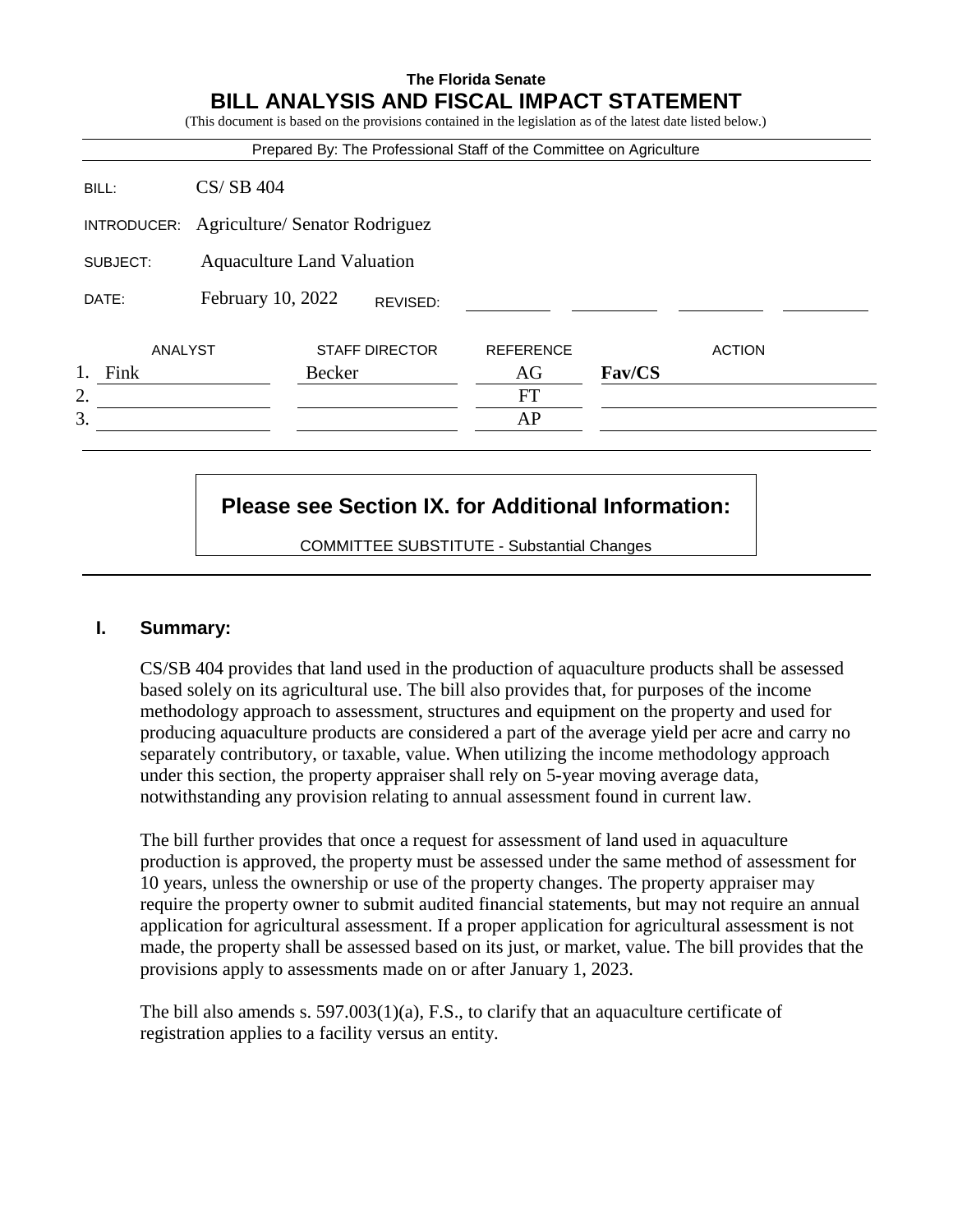The Revenue Estimating Conference (REC) has not reviewed the fiscal impact of this version of the bill. REC staff estimates that the bill will reduce local property tax revenues by \$8.4 million in Fiscal Year 2023-2024, with a recurring \$7.5 million reduction.

The bill takes effect January 1, 2023.

## **II. Present Situation:**

## **Property Valuation in Florida**

The Florida Constitution requires that all property be assessed at just value for ad valorem tax purposes.<sup>1</sup> As provided by statute,<sup>2</sup> an ad valorem tax is a tax assessed upon the value of property.<sup>3</sup> The term "property tax" may be used interchangeably with the term "ad valorem tax."<sup>4</sup> The term "ad valorem" applies to both real and personal property.<sup>5</sup>

However, sections 3, 4, and 6, Article VII of the Florida Constitution, provide for specified assessment limitations, property classifications and exemptions. After the property appraiser has considered any assessment limitation or use classification affecting the just value of a property, the assessed value is determined. The assessed value is then reduced by any applicable exemptions to produce the taxable value.<sup>6</sup> Property owners denied classifications or exemptions by the property appraiser may appeal to the value adjustment board.<sup>7</sup>

## **Agricultural Classification and Assessment**

Pursuant to s. 4, Art. VII of the State Constitution, all agricultural land is assessed solely on the basis of its character or use.<sup>8</sup> For property to be classified as agricultural land, it must be used "primarily for bona fide agricultural purposes."<sup>9</sup> Section 193.461(5), F.S., defines "agricultural purposes" to include, but is not limited to: horticulture; floriculture; viticulture; forestry; dairy; livestock; poultry; bee; pisciculture, when the land is used principally for the production of tropical fish; aquaculture; sod farming; all forms of farm products and farm production.<sup>10</sup>

Agricultural classification for land valuation was first created by s. 193.201, F.S. in 1959 because of the express finding that "... much of the recent real estate development has tended to increase assessments on farm and agricultural lands and other agricultural products to unreasonable and unprofitable proportions, thus forcing many persons to give up their livelihood because of being taxed out of existence." <sup>11</sup>

 $\overline{a}$ 

<sup>&</sup>lt;sup>1</sup> Art. VII, s. 4. of the Florida Constitution

<sup>2</sup> § 192.001(1), Fla. Stat.

<sup>3</sup> *Gilreath v. Westgate Daytona*, *Ltd*., 871 So. 2d 961 (Fla. 5th DCA 2004).

<sup>4</sup> § 192.001(1), Fla. Stat.

<sup>5</sup> *Smith v. American Airlines, Inc.*, 606 So. 2d 618 (Fla. 1992).

<sup>6</sup> *See* s. 196.031, F.S.

<sup>7</sup> *See* ss. 193.461, 193.503, and 193.625, F.S.

<sup>8</sup> Art. VII, s. 4(a), of the Florida Constitution.

 $9$  Section 193.461(3)(b), F.S.

 $10$  Section 193.461(5), F.S.

<sup>11</sup> Ch. 59-226, Laws of Florida [s. 193.201, F. S. 1959)(*see also* Fl. Att'y Gen. Op. No. AGO 75-134 (May 9, 1975)).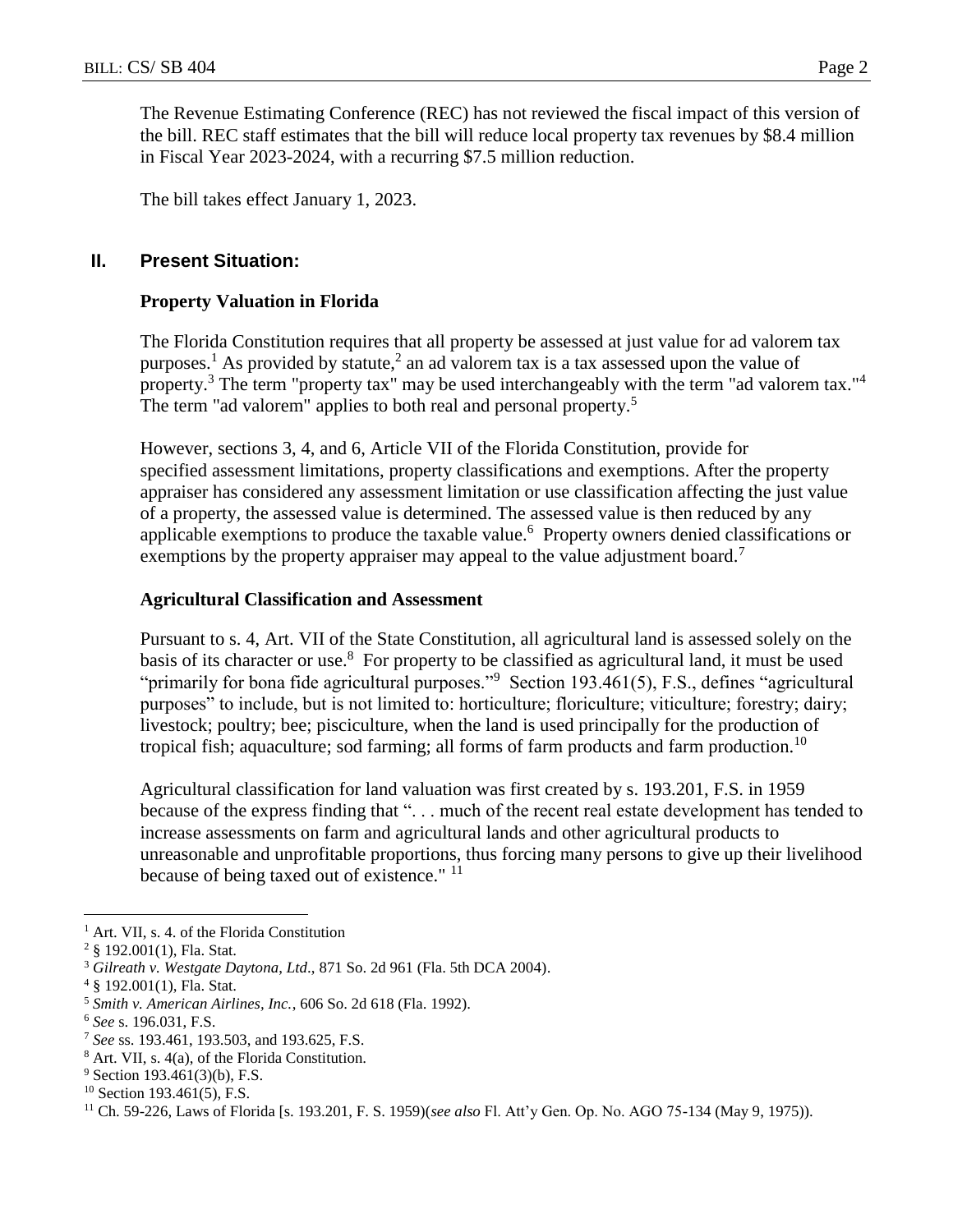#### **Income Methodology Approach**

Section 193.461, F.S., provides requirements and directions to property appraisers for the assessment of agricultural lands. There are listed criteria for assessment, one of which is the income methodology approach which uses actual agricultural production on a parcel of property as a measure of the value of that particular property. Under this approach, productive agricultural property is assessed in a manner that reflects the rises and falls in the agriculture business by using a five-year moving average to establish the property's value.<sup>12</sup>

## **III. Effect of Proposed Changes:**

SB 404 creates s. 193.4611, F.S., and provides that aquaculture-use land shall be assessed based solely on its agricultural use, consistent with s. 193.461(6)(a), F.S.

The bill also requires that for purposes of the income methodology approach to assessment, structures and equipment on the property and used for producing aquaculture products are considered a part of the average yield per acre and carry no separately contributory, or taxable, value.

The bill also requires that when utilizing the income methodology approach, the property appraiser shall rely on 5-year moving average data, notwithstanding any provision relating to annual assessment found in s. 192.042, F.S.

This bill further provides that once a request for assessment under s. 193.4613, F.S. is approved, the property must be assessed under the same method of assessment, as provided in s. 193.4613, F.S., for 10 years unless the ownership or use of the property changes. The property appraiser may require the property owner to submit audited financial statements, but may not require an annual application for agricultural assessment.

The bill also requires that if a proper application for agricultural assessment is not made, the property shall be assessed based on its just, or market, value, pursuant to s. 193.011, F.S.

The bill provides that the provisions apply to assessments made on or after January 1, 2023.

The bill also amends s.  $597.003(1)(a)$ , F.S., to clarify that an aquaculture certificate of registration applies to a facility versus an entity.

The bill takes effect January 1, 2023.

#### **IV. Constitutional Issues:**

A. Municipality/County Mandates Restrictions:

None.

 $\overline{a}$ <sup>12</sup> *See* s. 193.461, F.S.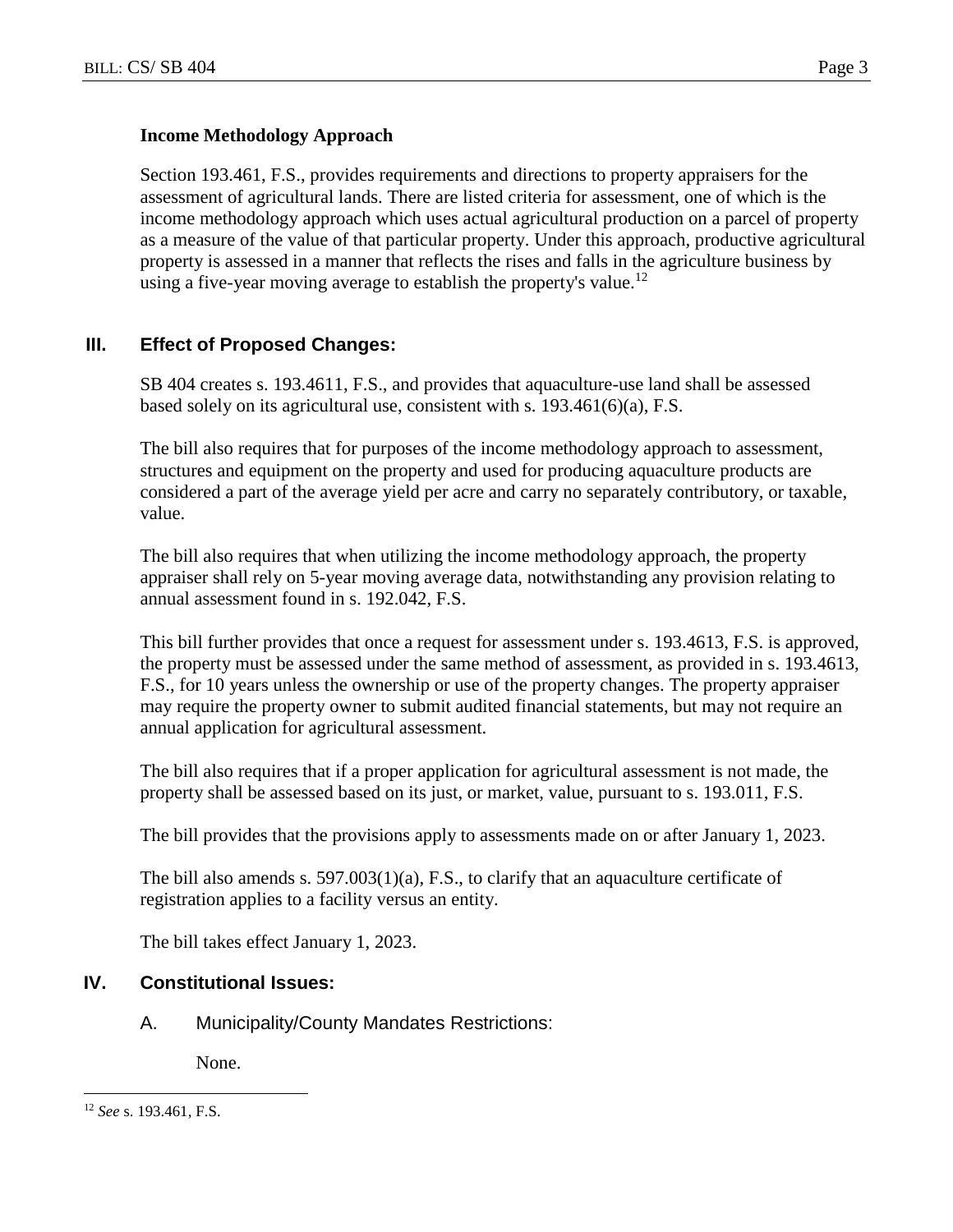B. Public Records/Open Meetings Issues:

None.

C. Trust Funds Restrictions:

None.

D. State Tax or Fee Increases:

None.

E. Other Constitutional Issues:

None.

## **V. Fiscal Impact Statement:**

A. Tax/Fee Issues:

The Revenue Estimating Conference (REC) has not reviewed the fiscal impact of this version of the bill. REC staff estimates that the bill will reduce local property taxes by \$8.4 million in Fiscal Year 2021-2024, with a recurring \$7.5 million reduction.

B. Private Sector Impact:

None.

C. Government Sector Impact:

## **VI. Technical Deficiencies:**

None.

# **VII. Related Issues:**

None.

## **VIII. Statutes Affected:**

The bill creates section 193.4611 of the Florida Statutes.

The bill substantially amends section 597.003 of the Florida Statutes.